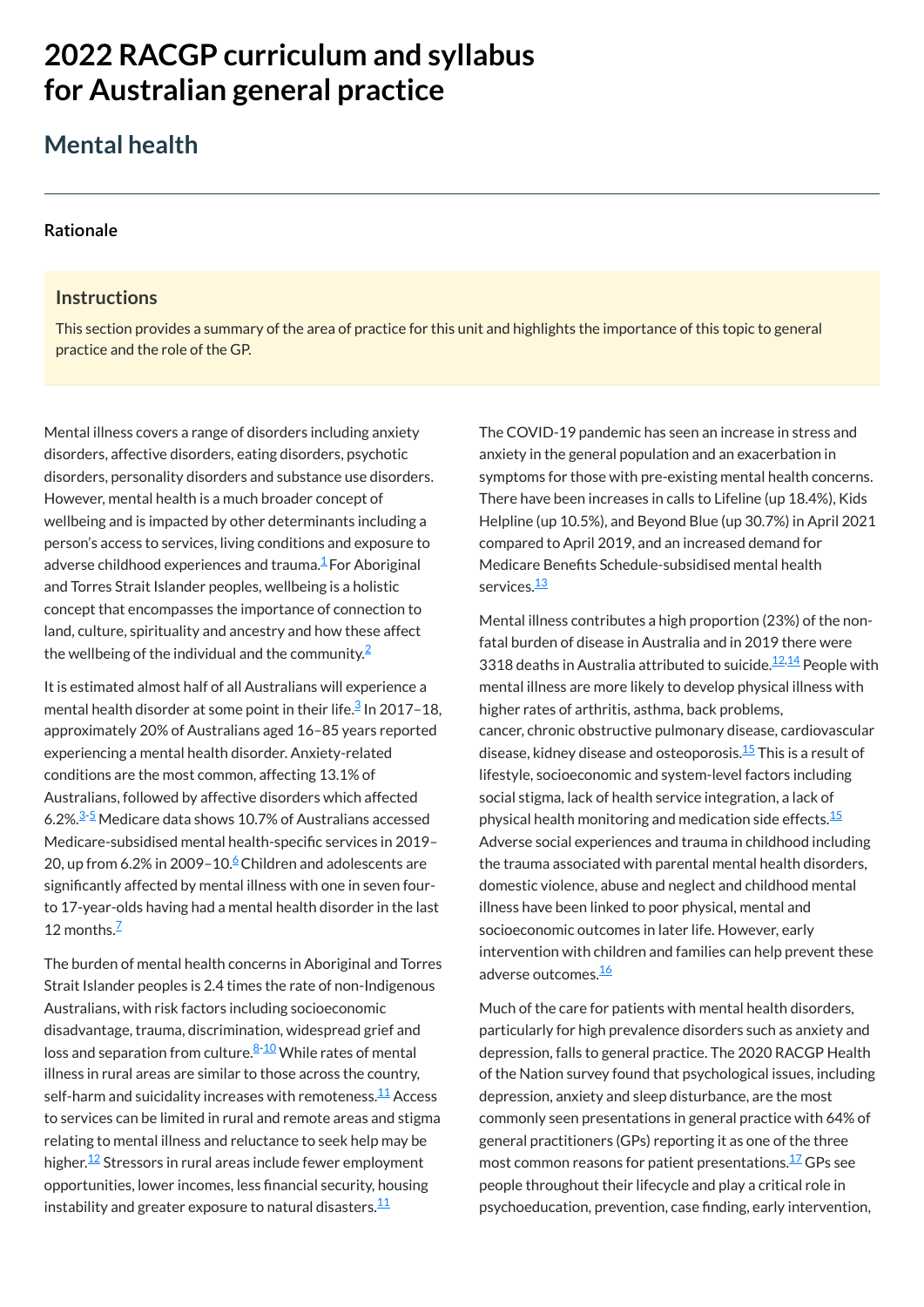support and treatment for patients with mental health conditions and the physical health conditions and associated social issues that often accompany them.

- <span id="page-1-0"></span>1.Council of Australian Governments Health Council. The Fifth National Mental Health and Suicide Prevention Plan. Canberra: Department of Health, 2017 [\(https://www.mentalhealthcommission.gov.au/getmedia/0209d27b-1873-4245](https://www.mentalhealthcommission.gov.au/getmedia/0209d27b-1873-4245-b6e5-49e770084b81/Fifth-National-Mental-Health-and-Suicide-Prevention-Plan.pdf) b6e5-49e770084b81/Fifth-National-Mental-Health-and-Suicide-Prevention-Plan.pdf) [Accessed 30 August 2021].
- <span id="page-1-1"></span>2. Gee G, Dudgeon P, Schultz C, Hart A, Kelly K. Social and emotional wellbeing and mental health: an Aboriginal perspective. In: Dudgeon P, Milroy H, Walker R, editors. Working together: Aboriginal and Torres Strait Islander mental health and wellbeing principles and practice. 2nd edn. Canberra: Australian Government Department of the Prime Minister and Cabinet, 2014; p. 55–68.
- <span id="page-1-2"></span>3.Australian Bureau of Statistics. National Health Survey: first results. 2017-18 Cat. No. 4364.0.55.001 Canberra: ABS, 2018 (http://www.abs.gov.au/statistics/health/health[conditions-and-risks/national-health-survey-first-results/latest-release\)](http://www.abs.gov.au/statistics/health/health-conditions-and-risks/national-health-survey-first-results/latest-release) [Accessed 15 August 2021].
- 4.Australian Bureau of Statistics. National Survey of Mental Health and Wellbeing: summary of results. Cat. No. 4326.0. Canberra: ABS, 2007 [\(http://www.abs.gov.au/statistics/health/mental-health/national-survey-mental](http://www.abs.gov.au/statistics/health/mental-health/national-survey-mental-health-and-wellbeing-summary-results/2007)health-and-wellbeing-summary-results/2007) [Accessed 15 August 2021].
- <span id="page-1-3"></span>5. Australian Bureau of Statistics. National Health Survey: first results. 2014-15 Canberra: ABS, 2015 [\(http://www.abs.gov.au/ausstats/abs@.nsf/Lookup/by%20Subject/4364.0.55.001~201](http://www.abs.gov.au/ausstats/abs@.nsf/Lookup/by%20Subject/4364.0.55.001~2014-15~Main%20Features~Psychological%20distress~16) 4-15~Main%20Features~Psychological%20distress~16) [Accessed 15 August 2021].
- <span id="page-1-4"></span>6.Australian Institute of Health and Welfare. Mental health services in Australia. Canberra: AIHW, 2020 (http://www.aihw.gov.au/reports/mental-health[services/mental-health-services-in-australia/report-contents/medicare-services\)](http://www.aihw.gov.au/reports/mental-health-services/mental-health-services-in-australia/report-contents/medicare-services) [Accessed 15 August 2021].
- <span id="page-1-5"></span>7. Lawrence D, Johnson S, Hafekost J, et al. The mental health of children and adolescents: Report on the second Australian Child and Adolescent Survey of Mental Health and Wellbeing. Canberra: Department of Health, 2015 [\(http://www.health.gov.au/resources/publications/the-mental-health-of-children-and](http://www.health.gov.au/resources/publications/the-mental-health-of-children-and-adolescents)adolescents) [Accessed 19 August 2021].
- <span id="page-1-6"></span>8.Australian Institute of Health and Welfare. Australian Burden of Disease Study: impact and causes of illness and death in Aboriginal and Torres Strait Islander people 2011. Canberra: AIHW, 2016 [\(http://www.aihw.gov.au/reports/burden-of-disease/burden](http://www.aihw.gov.au/reports/burden-of-disease/burden-disease-study-illness-death-2015-summary/summary)disease-study-illness-death-2015-summary/summary) [Accessed 30 August 2021].
- 9.Australian Bureau of Statistics. National Aboriginal and Torres Strait Islander Health Survey, 2018–19. Cat. no. 4715.0. Canberra: ABS, 2019 (http://www.abs.gov.au/statistics/people/aboriginal-and-torres-strait-islander[peoples/national-aboriginal-and-torres-strait-islander-health-survey/latest-release\)](http://www.abs.gov.au/statistics/people/aboriginal-and-torres-strait-islander-peoples/national-aboriginal-and-torres-strait-islander-health-survey/latest-release) [Accessed 30 August 2021].
- <span id="page-1-7"></span>10. Beyond Blue. Protective and risk factors for Aboriginal and Torres Strait Islanders. Melbourne: Beyond Blue, (http://www.beyondblue.org.au/who-does-it[affect/aboriginal-and-torres-strait-islander-people/risk-factors\)](http://www.beyondblue.org.au/who-does-it-affect/aboriginal-and-torres-strait-islander-people/risk-factors) [date unknown]
- <span id="page-1-8"></span>11. National Rural Health Alliance. Mental health in rural and remote Australia. Deakin West, ACT: National Rural Health Alliance, 2021 [\(http://www.ruralhealth.org.au/sites/default/files/publications/nrha-mental-health](http://www.ruralhealth.org.au/sites/default/files/publications/nrha-mental-health-factsheet-july2021.pdf)factsheet-july2021.pdf) [Accessed 14 August 2021].
- <span id="page-1-9"></span>12. Australian Institute of Health and Welfare. National suicide and self-harm monitoring project. Canberra: AIHW, 2019 (http://www.aihw.gov.au/suicide-self-harm[monitoring/data/deaths-by-suicide-in-australia\)](http://www.aihw.gov.au/suicide-self-harm-monitoring/data/deaths-by-suicide-in-australia) [Accessed 14 August 2021].
- <span id="page-1-10"></span>13. Australian Institute of Health and Welfare. Mental Health Services in Australia: COVID-19 impact on mental health. Canberra: AIHW, 2021. [\(http://www.aihw.gov.au/reports/mental-health-services/mental-health-services-in](http://www.aihw.gov.au/reports/mental-health-services/mental-health-services-in-australia/report-contents/mental-health-impact-of-covid-19)australia/report-contents/mental-health-impact-of-covid-19) [Accessed 25 September 2021]
- <span id="page-1-11"></span>14. Australian Institute of Health and Welfare. Australian Burden of Disease Study: Impact and causes of illness and death in Australia 2015—Summary. Canberra: AIHW, 2019 [\(http://www.aihw.gov.au/reports/burden-of-disease/burden-disease-study-illness](http://www.aihw.gov.au/reports/burden-of-disease/burden-disease-study-illness-death-2015-summary/summary)death-2015-summary/summary) [Accessed 14 August 2021].
- <span id="page-1-12"></span>15. Australian Institute of Health and Welfare. Physical health of people with mental

#### **References**

<span id="page-1-13"></span>illness. Canberra: AIHW, 2020 (http://www.aihw.gov.au/reports/australias[health/physical-health-of-people-with-mental-illness\)](http://www.aihw.gov.au/reports/australias-health/physical-health-of-people-with-mental-illness) [Accessed 15 August 2021]. 16. Brooks M, Barker L, Hooker C. Trauma informed care in General Practice. Aust J Gen Pract 2018;47(6) [\(http://www1.racgp.org.au/ajgp/2018/june/trauma-informed-care\)](http://www1.racgp.org.au/ajgp/2018/june/trauma-informed-care) [Accessed 19 Sept 2021]. 17. The Royal Australian College of General Practitioners. General Practice: Health of the

<span id="page-1-14"></span>Nation 2020. East Melbourne, Vic: RACGP, 2020 [\(http://www.racgp.org.au/health-of-](http://www.racgp.org.au/health-of-the-nation/health-of-the-nation)

the-nation/health-of-the-nation)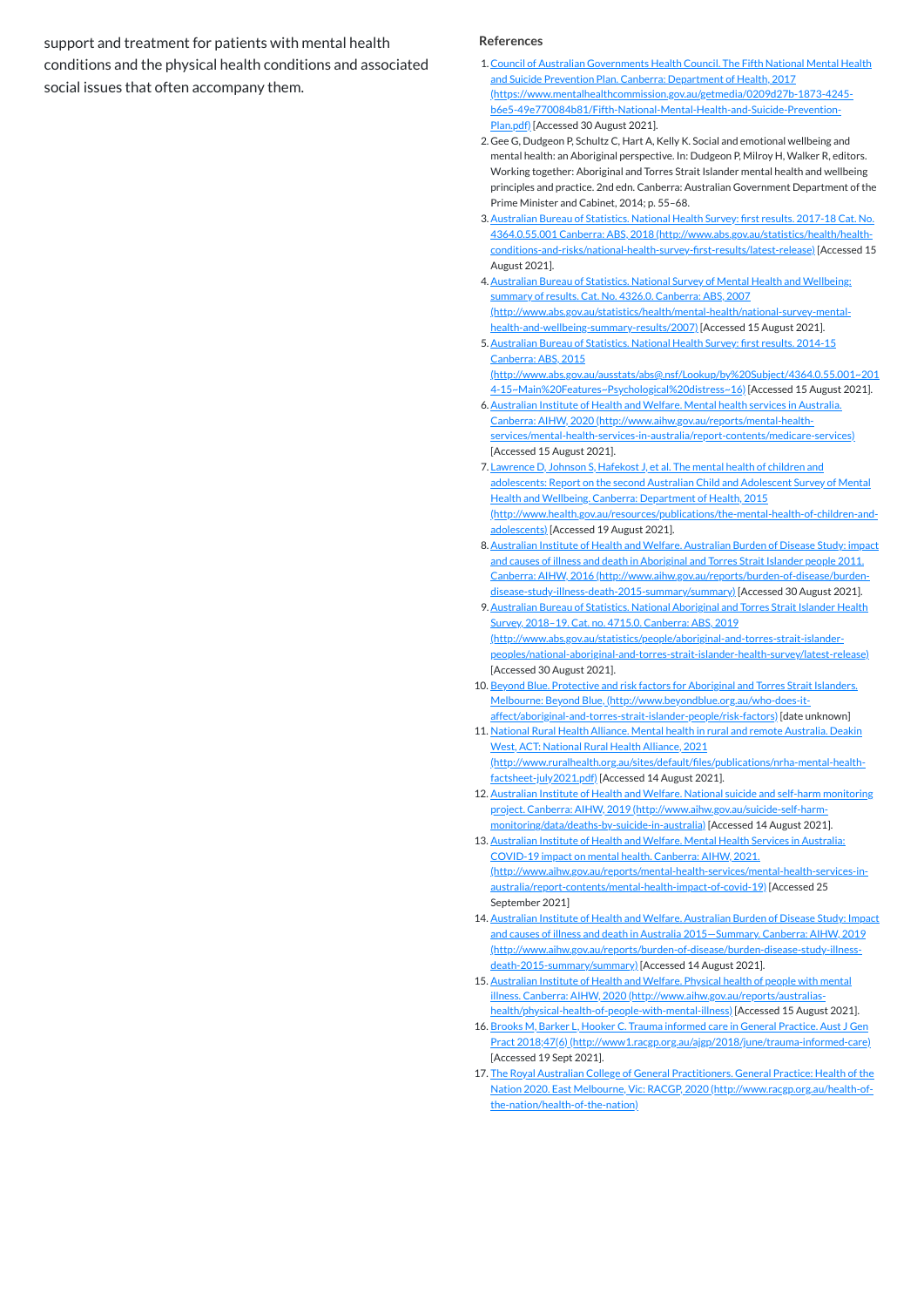#### **[Competencies and learning outcomes](javascript:void(0))**

### **Instructions**

This section lists the knowledge, skills and attitudes that are expected of a GP for this contextual unit. These are expressed as measurable learning outcomes, listed in the left column. These learning outcomes align to the core competency outcomes of the seven core units, which are listed in the column on the right.

| Communication and the patient-doctor relationship                                                                                                                                                                                                                                             |                                                       |  |
|-----------------------------------------------------------------------------------------------------------------------------------------------------------------------------------------------------------------------------------------------------------------------------------------------|-------------------------------------------------------|--|
| Learning outcomes                                                                                                                                                                                                                                                                             | Related core competency outcomes                      |  |
| The GP is able to:                                                                                                                                                                                                                                                                            |                                                       |  |
| • use non-judgemental and destigmatising language in discussing<br>mental health concerns with patients and their families and<br>carers and in assessing social factors which impact on mental<br>health such as unemployment, isolation, marginalisation,<br>bullying and domestic violence | 1.1.1, 1.1.2, 1.2.3, AH1.3.1, AH1.4.1, 1.2.1, RH1.4.1 |  |
| • discuss the common behavioural, psychological,<br>pharmacological and interventional treatments for mental<br>health disorders, using language appropriate to the patient's and<br>carer's level of education and understanding                                                             | 1.1.1, 1.1.2, 1.1.3, 1.4.3                            |  |
| • develop rapport with children by demonstrating curiosity about<br>their activities and interests, home life, interactions with parents<br>and caregivers and links to the community in order to prioritise<br>assessment of their psychosocial wellbeing                                    | 1.1.1, 1.1.3, 1.2.2, 1.4.3, 1.4.4                     |  |
| • use a structured consultation approach such as the HEADDSS<br>framework for developing rapport and assessing psychosocial<br>wellbeing in adolescents                                                                                                                                       | 1.1.1, 1.1.2, 1.1.3, 1.2.2, 1.4.1, 1.4.3              |  |
| • negotiate a mental health plan including non-pharmacological<br>and pharmacological treatments with the patient, carers and<br>health professionals, considering patient and carer preferences,<br>concerns and resources                                                                   | 1.4.1, 1.4.2, 1.4.3, AH1.4.1, RH1.4.1                 |  |

| Applied knowledge and skills                                                                                                                                          |                                  |
|-----------------------------------------------------------------------------------------------------------------------------------------------------------------------|----------------------------------|
| Learning outcomes                                                                                                                                                     | Related core competency outcomes |
| The GP is able to:                                                                                                                                                    |                                  |
| • use screening tools and psychometric instruments to aid<br>identification, assessment and monitoring of patients with<br>mental health disorders                    | 2.1.6                            |
| • identify and differentiate the common mental health disorders<br>in general practice utilising skills in psychiatric history-taking<br>and mental status assessment | 2.1.1, 2.1.2, 2.1.4              |
| • undertake a sensitive and thorough suicide and self-harm risk<br>assessment in children, adolescents, adults and the elderly                                        | 2.1.3                            |
| • identify patients who would benefit from e-mental health<br>programs and assist patients in accessing and utilising these<br>resources                              | 2.2.1, 2.2.2, 2.3.1              |
| • institute preventive and management strategies to address<br>physical illness comorbidity in patients with mental illness                                           | 2.1.6, 2.1.7                     |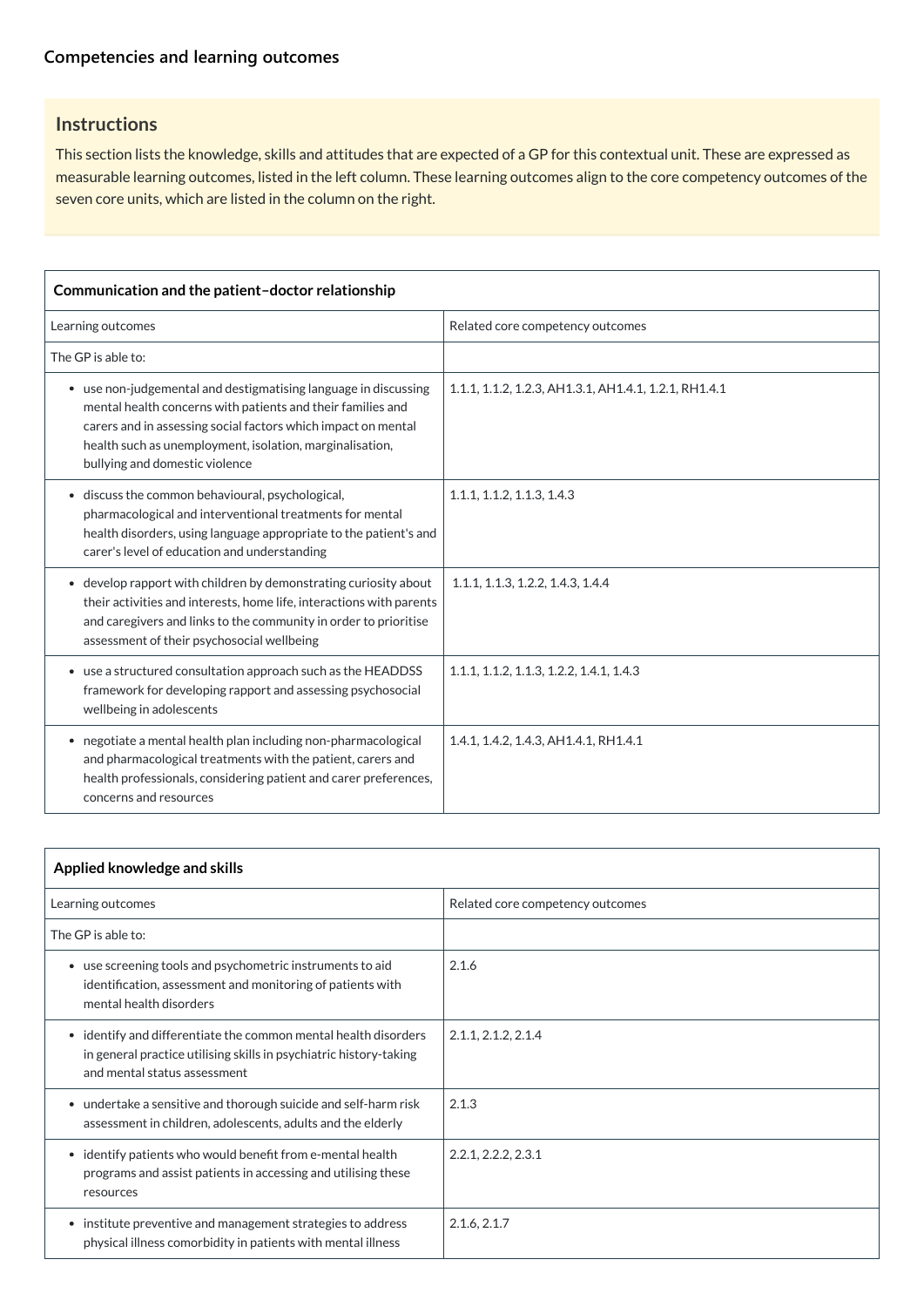| Population health and the context of general practice                                                                                                                                                                                                                                                                            |                                                                       |  |
|----------------------------------------------------------------------------------------------------------------------------------------------------------------------------------------------------------------------------------------------------------------------------------------------------------------------------------|-----------------------------------------------------------------------|--|
| Learning outcomes                                                                                                                                                                                                                                                                                                                | Related core competency outcomes                                      |  |
| The GP is able to:                                                                                                                                                                                                                                                                                                               |                                                                       |  |
| identify relevant belief systems and cultural contexts that may<br>$\bullet$<br>impact on treatment and care of patients with mental illness,<br>including Aboriginal and Torres Strait Islander patients, people<br>from culturally and linguistically diverse backgrounds, and/or<br>patients living in rural and remote areas | 3.1.1, 3.2.1, 3.2.3, 3.2.4, AH3.2.2, RH3.2.1                          |  |
| • undertake screening for mental health concerns in vulnerable<br>groups or life stages such as the elderly, pregnant women,<br>women in the postnatal period, children and young people, and<br>those impacted by trauma or natural disasters                                                                                   | 3.1.1, 3.1.4, 3.2.2, 3.2.3, AH3.2.2                                   |  |
| • advocate to mitigate the effects of social determinants of health<br>and barriers to healthcare and wellbeing that exist for patients<br>with mental illness                                                                                                                                                                   | 3.1.1, 3.1.4, 3.2.1, 3.2.2, 3.2.3, 3.2.4, AH3.2.1, AH 3.2.2, RH 3.2.1 |  |
| prioritise appropriate screening and preventive health<br>$\bullet$<br>strategies for people with mental health conditions and<br>facilitate access to appropriate multidisciplinary care                                                                                                                                        | 3.1.1 3.2.2, RH3.1.1                                                  |  |

| <b>Professional and ethical role</b>                                                                              |                                              |  |
|-------------------------------------------------------------------------------------------------------------------|----------------------------------------------|--|
| Learning outcomes                                                                                                 | Related core competency outcomes             |  |
| The GP is able to:                                                                                                |                                              |  |
| • develop and implement self-care strategies and avenues for<br>debriefing when caring for mental health patients | 4.1.1, RH4.2.1, 4.2.4, 4.2.3, 4.3.1, RH4.2.1 |  |
| • reflect critically on their skills in managing mental health issues<br>in patients and families                 | 4.1.1, 4.1.4, 4.2.2                          |  |

| Organisational and legal dimensions                                                                                                                                 |                                  |  |
|---------------------------------------------------------------------------------------------------------------------------------------------------------------------|----------------------------------|--|
| Learning outcomes                                                                                                                                                   | Related core competency outcomes |  |
| The GP is able to:                                                                                                                                                  |                                  |  |
| use appropriate Medicare billing and government initiatives to<br>fund efficient and effective mental healthcare                                                    | 5.2.4                            |  |
| describe the legal considerations and rights of the patient with a<br>$\bullet$<br>mental health problem in relation to confidentiality and consent<br>to treatment | 5.2.3                            |  |



5.1.3

#### **[Words of wisdom](javascript:void(0))**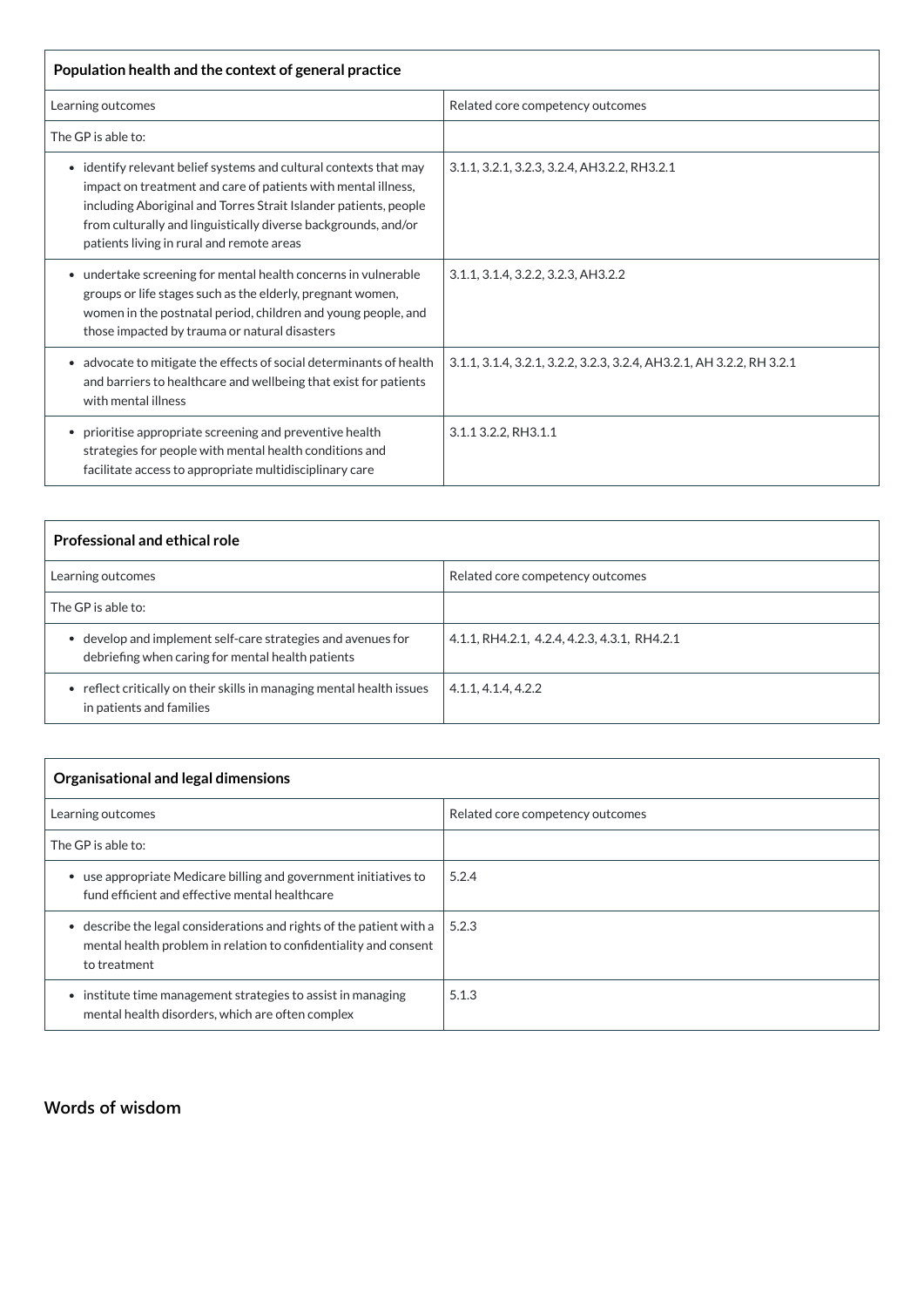#### **Instructions**

This section includes tips related to this unit from experienced GPs. This list is in no way exhaustive but gives you tips to consider applying to your practice.

**Extension exercise:** Speak to your study group or colleagues to see if they have further tips to add to the list.

- **1.** Psychological disorders can present in a wide variety of ways, and most presentations even with clear cut physical diagnoses – have a psychosocial or emotional component to consider. Remember to include mental health conditions in your differential diagnoses.
- **2.** Regularly remind yourself that children suffer from mental health disorders and other adverse childhood experiences that can have long-reaching implications into adulthood. Include psychosocial wellbeing assessment into routine consultations with children and their parents, and be alert to the impact of parental mental health issues on children in their care. Be prompt to offer support and appropriate early intervention to children and their parents/caregivers.
- **3.** Don't be afraid that if you ask about suicide you will 'put ideas into people's heads'. There is no evidence for this, and patients usually find it a relief to be able to talk about it.
- **4.** Mental health work can be challenging and put us at risk of vicarious trauma. Remember to look after your own wellbeing and mental health and keep an eye out for your colleagues.
- **5.** Acknowledge your skill level and personal limitations and be prepared to consult with others and/or refer a patient on if you don't feel comfortable managing them.
- **6.** It is VERY unlikely you will be able to address mental health concerns adequately in a 15-minute appointment. If you see a lot of patients with mental illness, you will need to think carefully about your appointment schedule and how best to allocate time.

The questions in the table below are ordered according to the RACGP clinical exam assessment areas [\(https://www.racgp.org.au/getmedia/f93428f5-c902-44f2-b98a-e56d9680e8ab/Clinical-Competency-Rubric.pdf.aspx\)](https://www.racgp.org.au/getmedia/f93428f5-c902-44f2-b98a-e56d9680e8ab/Clinical-Competency-Rubric.pdf.aspx) and domains, to prompt you to think about different aspects of the case example.

Note that these are <u>examples only</u> of questions that may be asked in your assessments.

#### **[Case consultation example](javascript:void(0))**

#### **Instructions**

- 1. Read this example of a common case consultation for this unit in general practice.
- 2. Thinking about the case example, reflect on and answer the questions in the table below.

You can do this either on your own or with a study partner or supervisor.

**Extension exercise**: Create your own questions or develop a new case to further your learning.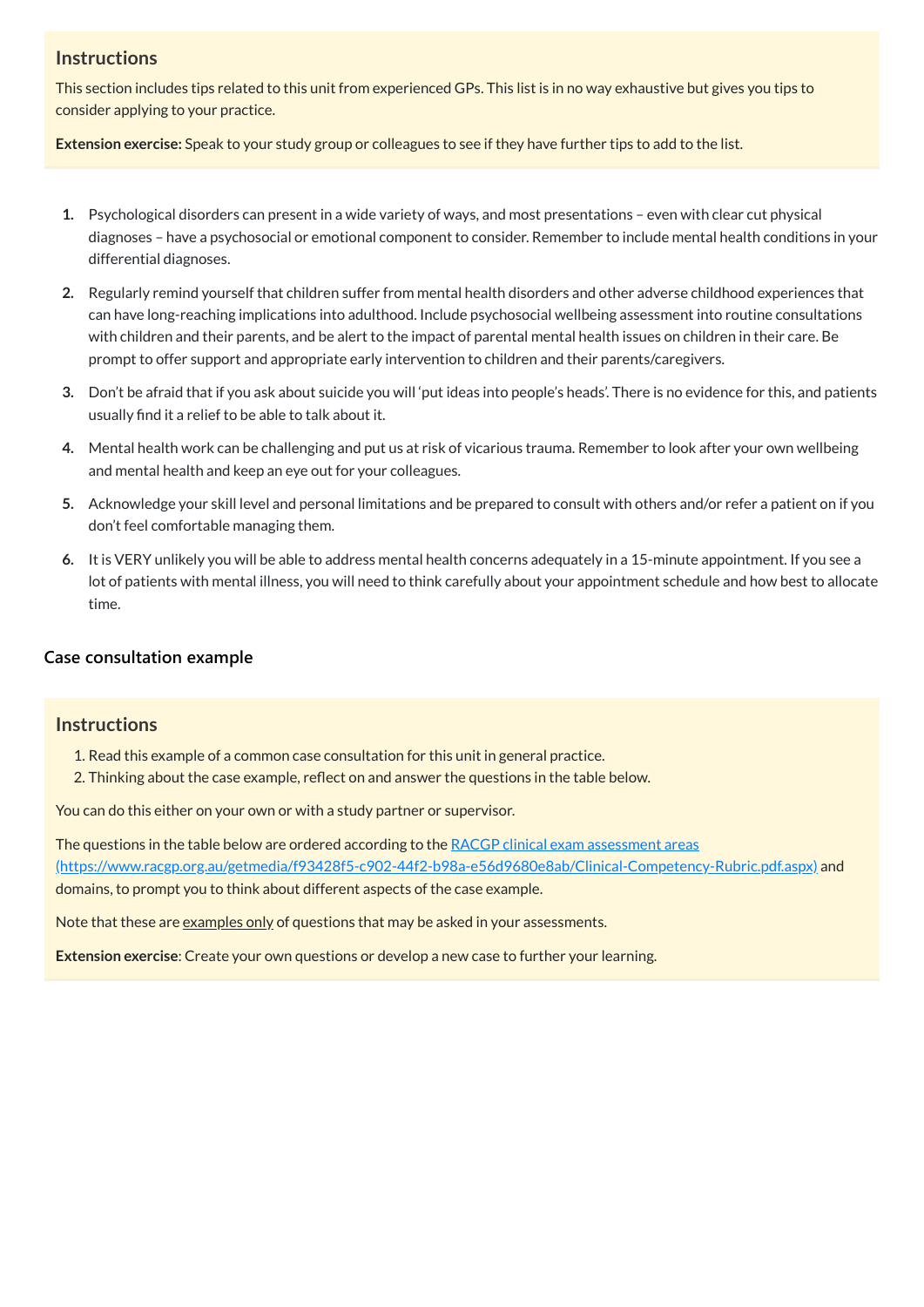

**Sofia, aged 36, works part-time in an administrative role atthe local council and has two children aged** eight and five. She saw your colleague a few weeks ago and had a series of blood tests for fatigue, which were all normal. She has come to see you today because this feeling of overwhelming fatigue is getting her down, and she is now sleeping badly which is making things even worse. She is feeling irritable with the **kids and her partner, and is frequently tearful.**

major depression? If you diagnose depression, how would you explain this to Sofia as a cause of her fatigue?

| Questions for you to consider                                                                                                                                       |                                                      | <b>Domains</b> |
|---------------------------------------------------------------------------------------------------------------------------------------------------------------------|------------------------------------------------------|----------------|
| What communication skills could help you to engage Sofia<br>in sleep management strategies?                                                                         | 1. Communication and consultation skills             | 1,2,5          |
| What communication techniques could you use to<br>encourage Sofia to try behavioural strategies to manage<br>her symptoms?                                          |                                                      |                |
| How would your communication be different (or the same)<br>if Sofia was an Aboriginal or Torres Strait Islander woman?<br>Or if her first language was not English? |                                                      |                |
| What further information do you need for a full mental<br>health assessment?                                                                                        | 2. Clinical information gathering and interpretation | $\overline{2}$ |
| What social issues (employment, relationship, financial)<br>may be impacting on Sofia's physical and psychological<br>wellbeing?                                    |                                                      |                |
| What screening or assessment tools could help you in this<br>situation?                                                                                             |                                                      |                |
| What if Sofia was elderly? What if her youngest child was<br>six weeks old?                                                                                         |                                                      |                |
| What are the diagnostic criteria to make a diagnosis of                                                                                                             | 3. Making a diagnosis, decision making and reasoning | $\overline{2}$ |

What are the criteria for other mood disorders that may present in this way, such as adjustment disorder or dysthymic disorder?

How might your differential diagnosis for Sofia's fatigue be different if Sofia was over 60?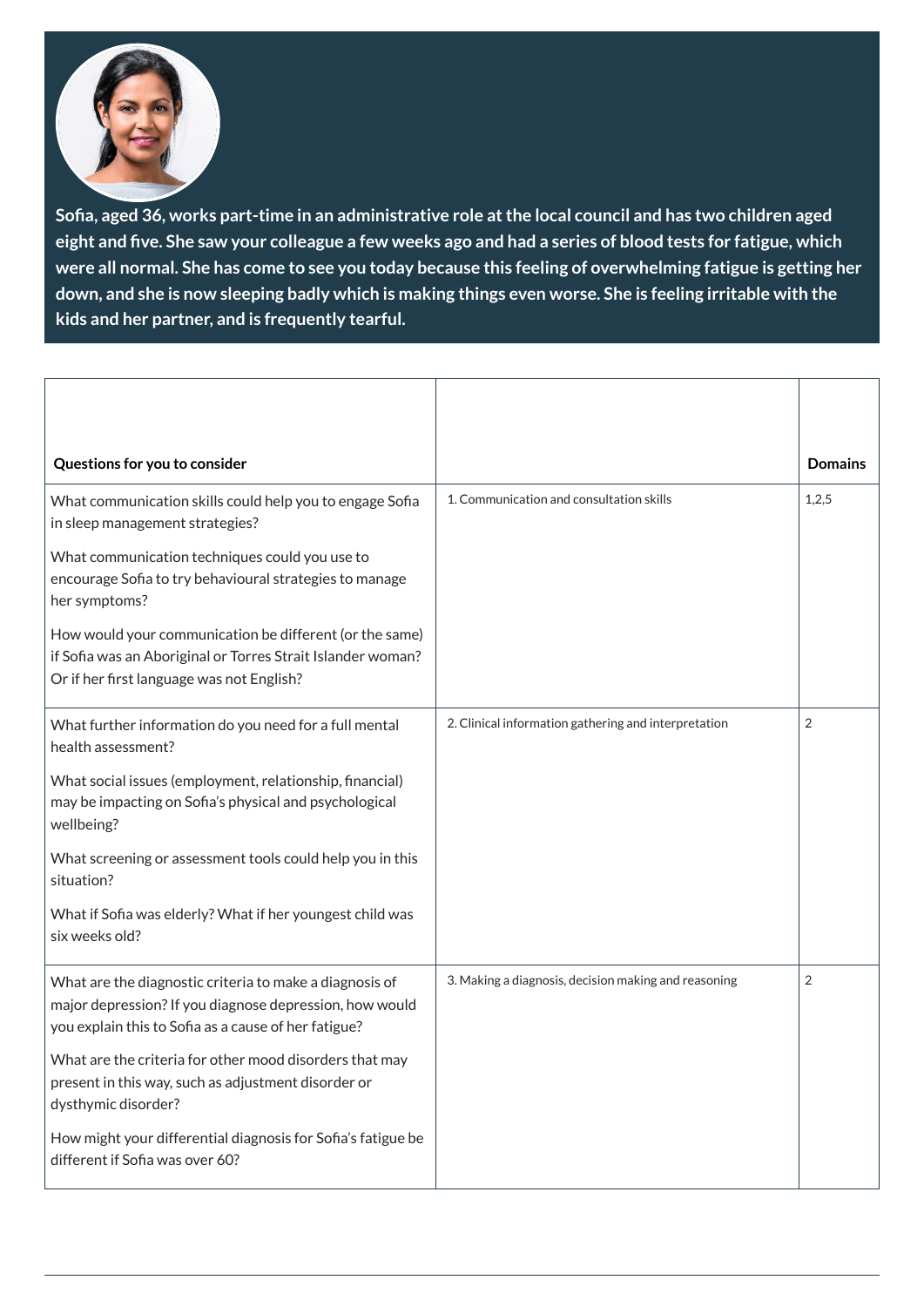| Questions for you to consider                                                                                                                                                                                                                                                                   |                                                            | <b>Domains</b> |
|-------------------------------------------------------------------------------------------------------------------------------------------------------------------------------------------------------------------------------------------------------------------------------------------------|------------------------------------------------------------|----------------|
| What are the pros and cons of available pharmacological<br>therapies to help Sofia to sleep?                                                                                                                                                                                                    | 4. Clinical management and therapeutic reasoning           | 2              |
| What e-mental health resources or modules could you<br>suggest?                                                                                                                                                                                                                                 |                                                            |                |
| If you decided Sofia was depressed and would benefit from<br>medications, what would you try first, and why? How would<br>you explain to her how to take the medication and what<br>side effects and benefits to expect? What would your<br>approach be if Sofia was pregnant or breastfeeding? |                                                            |                |
| What behavioural and psychological strategies could you<br>suggest for Sofia to manage her symptoms?                                                                                                                                                                                            | 5. Preventive and population health                        | 1,2,3          |
| Who could you refer Sofia to in your practice or local<br>community? How would you address any issues about<br>access to services, especially if you were working in a rural<br>or remote region?                                                                                               |                                                            |                |
| What might be the impact of Sofia's condition on her<br>family/children?                                                                                                                                                                                                                        |                                                            |                |
| How would you approach the situation if you considered<br>Sofia's children to be at risk due to her mental state?                                                                                                                                                                               | 6. Professionalism                                         | 4              |
| How could you get feedback on your consultation with<br>Sofia or your management plan?                                                                                                                                                                                                          |                                                            |                |
| How would you identify and address any gaps in your<br>knowledge and skills?                                                                                                                                                                                                                    |                                                            |                |
| What are the Medicare requirements for a GP mental<br>health treatment plan?                                                                                                                                                                                                                    | 7. General practice systems and regulatory requirement     | 5              |
| What strategies do you have in your practice to check if<br>patients come back for their planned review?                                                                                                                                                                                        |                                                            |                |
| N/A                                                                                                                                                                                                                                                                                             | 8. Procedural skills                                       | 2              |
| How would you manage the situation if Sofia was adamant<br>that there must be a physical cause for her symptoms and<br>was unwilling to consider a mental health cause?                                                                                                                         | 9. Managing uncertainty                                    | 2              |
| How would you assess Sofia's risk of self-harm or suicide?                                                                                                                                                                                                                                      | 10. Identifying and managing the significantly ill patient | 2              |
| How could you assess Sofia's risk of experiencing domestic<br>violence?                                                                                                                                                                                                                         |                                                            |                |
| What would you do if you found out that Sofia was at high<br>risk of suicide or if her children were at risk?                                                                                                                                                                                   |                                                            |                |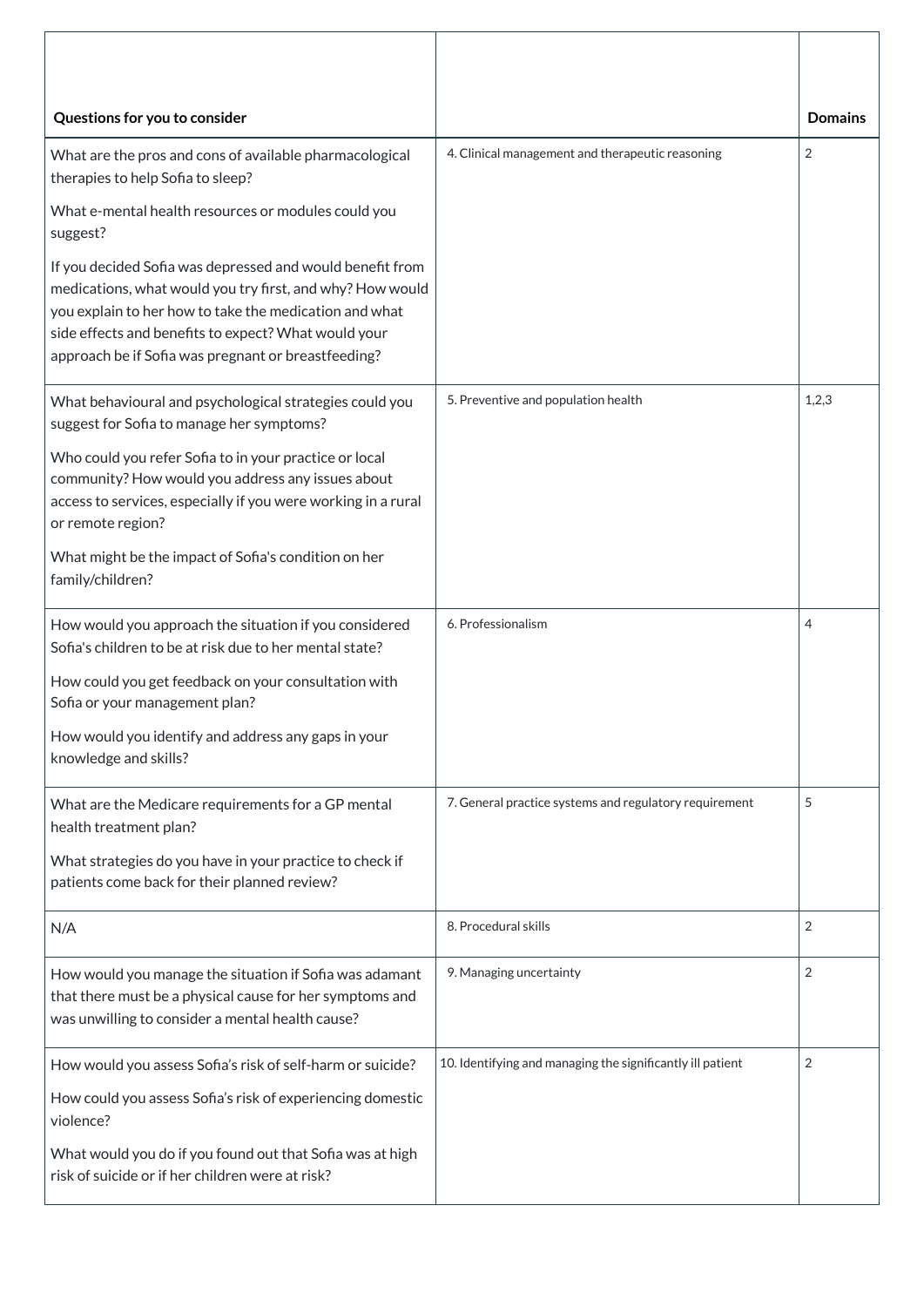#### **[Learning strategies](javascript:void(0))**

#### **Instructions**

This section has some suggestions for how you can learn this unit. These learning suggestions will help you apply your knowledge to your clinical practice and build your skills and confidence in all of the broader competencies required of a GP.

There are suggestions for activities to do:

- on your own
- with a supervisor or other colleague
- in a small group
- with a non-medical person, such as a friend or family member.

Look at the e-Mental Health in Practice [\(http://www.emhprac.org.au/resources/\)](http://www.emhprac.org.au/resources/) website. Choose an e-mental health program and enrol in and complete the program.

- What skills did you learn?
- How would you go about explaining these mental health strategies to a patient?

Within each learning strategy is a hint about how to self-evaluate your learning in this core unit.

**On your own**

Review three consultations where you developed a mental health treatment plan.

- How did your history relate to the framework? How could you improve in the future?
- How do children present differently to adults?
- What additional information do you need?

- What are your second line options?
- How would your supervisor manage this situation?
- Did the plans meet the Medicare requirements? Did you consider the patients' preferences, beliefs and cultures when formulating the plans? Did you consider social factors that may be impacting the patient's mental health or may affect recovery (eg unemployment, isolation, relationship difficulties, domestic violence, marginalisation)? Did the plans contain adequate mental health assessments and risk assessments? Did your referral letters have enough information? **Solution 1999**<br> **Solution 1999**<br> **Columb**<br> **Columb**<br> **Columb**<br> **Columb**<br> **Columb**<br> **Columb**<br> **Columb**<br> **Columb**<br> **Columb**<br> **Columb**
- Have you also addressed the patient's physical health needs, undertaken routine screening and discussed important lifestyle issues, such as smoking cessation and harmful alcohol use?

Identify a child who has presented with a mental health issue. Review the history of these presentations. Compare this to the Emerging Minds framework for child mental health assessments (https://emergingminds.com.au/online-course/a-gp[framework-for-child-mental-health-assessment-5-12-years/\)](https://emergingminds.com.au/online-course/a-gp-framework-for-child-mental-health-assessment-5-12-years/) (free registration required).



Role-play how you would explain managing the sleep–wake cycle and sleep hygiene to a patient.

What resources can you use to help? What resources does your supervisor use?

Discuss a case in which the patient did not respond adequately to your first choice of antidepressant.

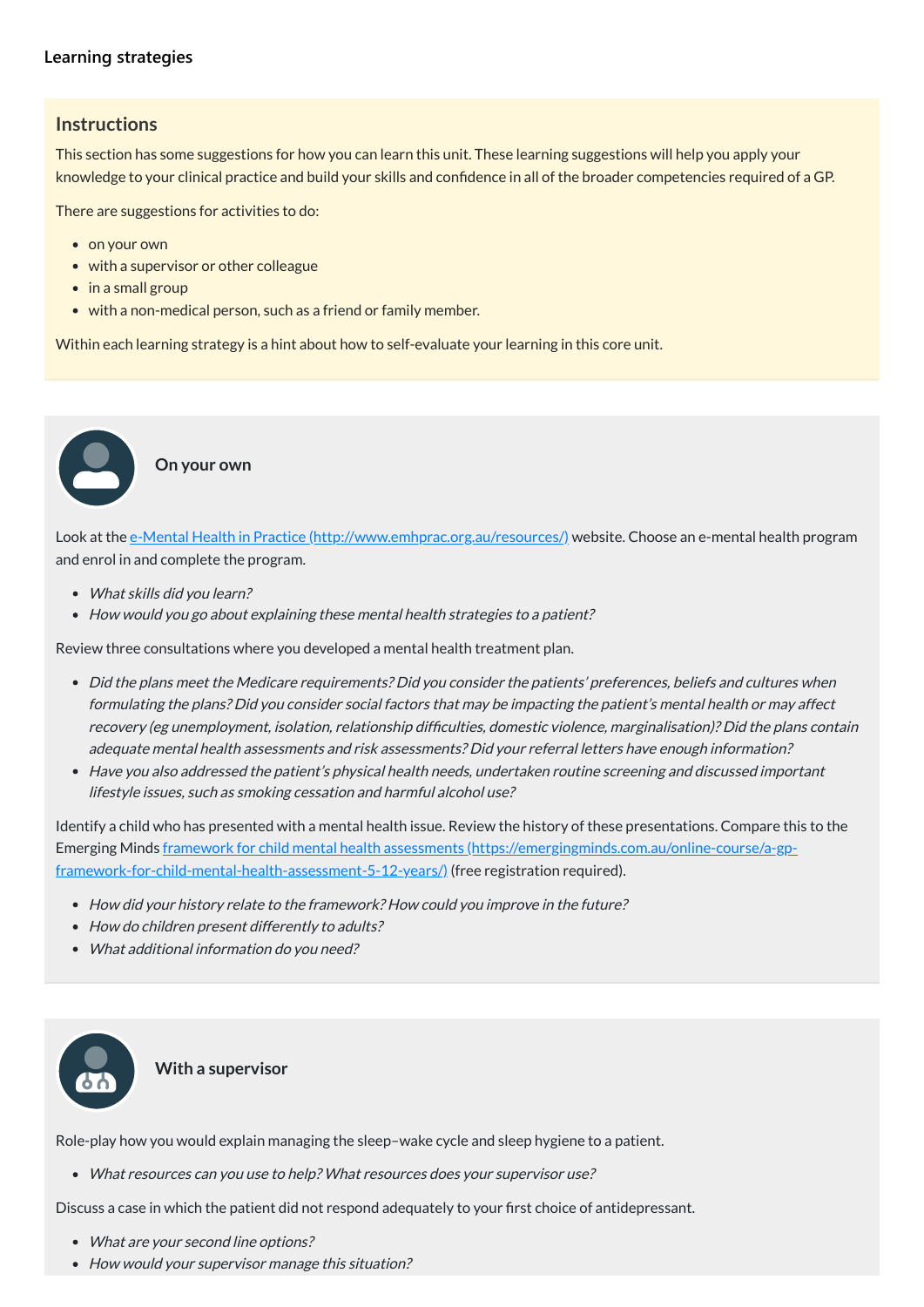What influences your choice of first- and second-line drugs?

Present a challenging case to your supervisor or mentor. For example, a patient with borderline personality disorder, schizophrenia or complex trauma who has difficulties regulating their emotions, who attends frequent appointments or misses appointments, self-harms or doesn't follow treatment. This doesn't need to be a recent patient but could be one that sticks in your mind from when you were a medical student or junior doctor.

- How does you supervisor or mentor deal with these types of difficulties?
- What services or treatment modalities are available to help the patient?
- How can you create safe boundaries in your consultations?

Have each person in the group discuss a mental health case that they found difficult (eg communication, diagnosis, management, time management, system issues, access to care/referral issues).

- What were the challenges? How could things have been done differently?
- What have others in the group done to address these issues?
- Mental health diagnoses such as depression and anxiety need nuanced approaches. A one-size-fits-all approach rarely works. How can you tailor your approach based on the patient's individual circumstances (eg perinatal, Aboriginal and Torres Strait Islander, comorbid substance use)?
- Would engaging and communicating with carers and their support networks have helped in these situations?

Have each person review and present to the group an online resource, e-mental health website or mental health app. Discuss how useful it is, and its pros and cons.

- Are there resources that are better suited to children, adolescents, adults, older people, Aboriginal and Torres Strait Islander patients or people from different cultural and linguistic groups? How could you incorporate these in your practice?
- Are there any websites you could use to work with patients on behavioural strategies to manage their symptoms?





**In a small group**

#### **With a friend or family member**

Explain to a friend or family member the fight or flight physiological response to fear. Use simple, non-medical language. Explain the impacts of the fight or flight response in panic or anxiety disorder or post-traumatic stress disorder.

Did your family member or friend understand your explanation? Ask them to repeat the explanation back to you to see

how well you got your message across.

Describe and teach a simple relaxation technique such as slow breathing or mindful breathing (there are free simple scripts available online), or use an app such as Smiling Mind, Insight Timer or similar.

Ask your friend or family member for feedback on both your explanation and their experience of the activity. Did they find your explanation clear? Was there anything they did not understand? What was their experience of the technique? Were there any positive or negative experiences?

Talk about mental health first aid with a friend or family member. Describe what it is and how it can help someone who is struggling with mental health. A good explanation is available on the Better Health Channel [\(http://www.betterhealth.vic.gov.au/health/healthyliving/Mental-health-first-aid#bhc-content\)](http://www.betterhealth.vic.gov.au/health/healthyliving/Mental-health-first-aid#bhc-content).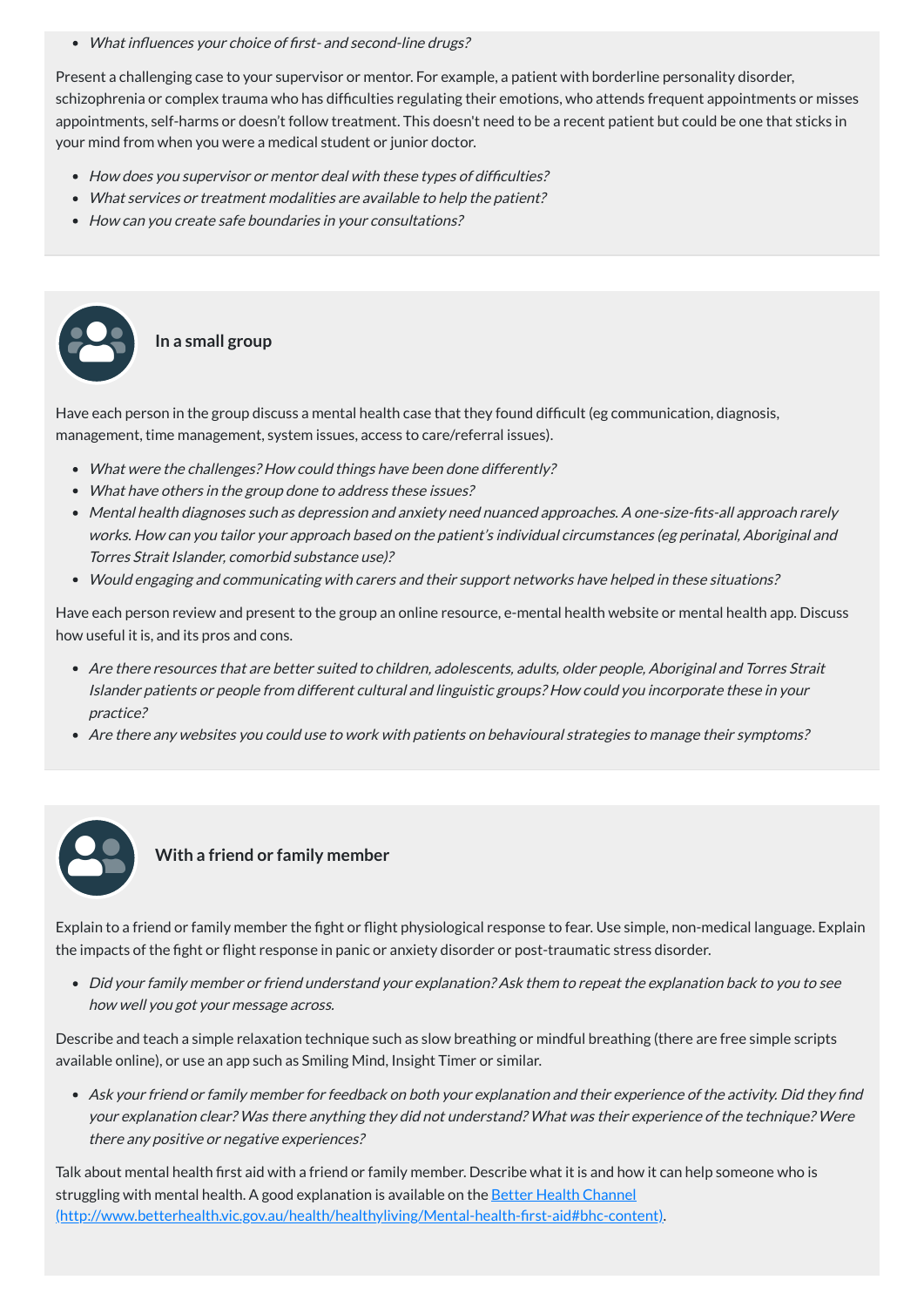- Did your family member or friend understand your explanation? Ask them to repeat the explanation back to you to see how well you got your message across.
- What is their understanding now about the signs that someone might be in distress? How would they approach the person? What helpful phrases could they use? What things do they now know might be unhelpful?
- Ask them how they would approach the situation if they thought <sup>a</sup> friend was suicidal.

- Communicate with patients presenting with mental health concerns in a sensitive and non-judgemental way that considers their life stage, education, previous experiences, belief systems and cultural context. Consider the specific concerns of:
	- Aboriginal and Torres Strait Islander patients
	- people from culturally and linguistically diverse backgrounds
	- LGBTIQ+ people
	- patients living in rural and remote areas
	- $\circ$  people living with disability
	- $\circ$  children and adolescents
	- $\circ$  elderly patients.
- Use communication strategies to manage distress, de-escalate emotionally charged situations, manage acute stress and grief reactions and provide emotional support.
- Use language appropriate to the education and understanding of patients and carers to explain behavioural treatments for common mental health presentations. These may include:
	- managing the sleep–wake cycle and sleep hygiene
	- the benefits of physical activity, good nutrition and reducing alcohol and other drugs
	- $\circ$  planning activities and scheduling pleasant events
	- $\circ$  relaxation techniques and mindfulness meditation
	- <sup>o</sup> plans to prevent relapse.
- Recognise psychiatric emergencies, such as an acutely psychotic patient or a patient at high risk of suicide and be aware of local resources and services to manage the emergency safely.
- Undertake a risk assessment for patients presenting with mental health concerns that includes:
	- $\circ$  risky behaviours (eg drug and alcohol use, dangerous driving, disordered eating)
	- deliberate self-harm
	- $\circ$  suicidality (suicidal ideation, intent, plans and means)
	- potential harm from others (eg domestic violence)
	- $\circ$  potential harm to others.
- Take a thorough biopsychosocial history, undertake a mental state examination and a general examination, and where appropriate, use screening and assessment tools to identify mental health conditions. Work with patients and carers to develop a management plan that aligns with the patient's personal and cultural values, and that considers nonpharmacological and pharmacological strategies and referral to appropriate services and supports. Mental health conditions include:
	- $\circ$  grief and complicated grief
	- adjustment disorder
	- anxiety disorders:
		- generalised anxiety disorder
		- panic disorder
		- **n** hyperventilation
		- acute stress disorder

#### **[Guiding topics and content areas](javascript:void(0))**

#### **Instructions**

These are examples of topic areas for this unit that can be used to help guide your study.

Note that this is not a complete or exhaustive list, but rather a starting point for your learning.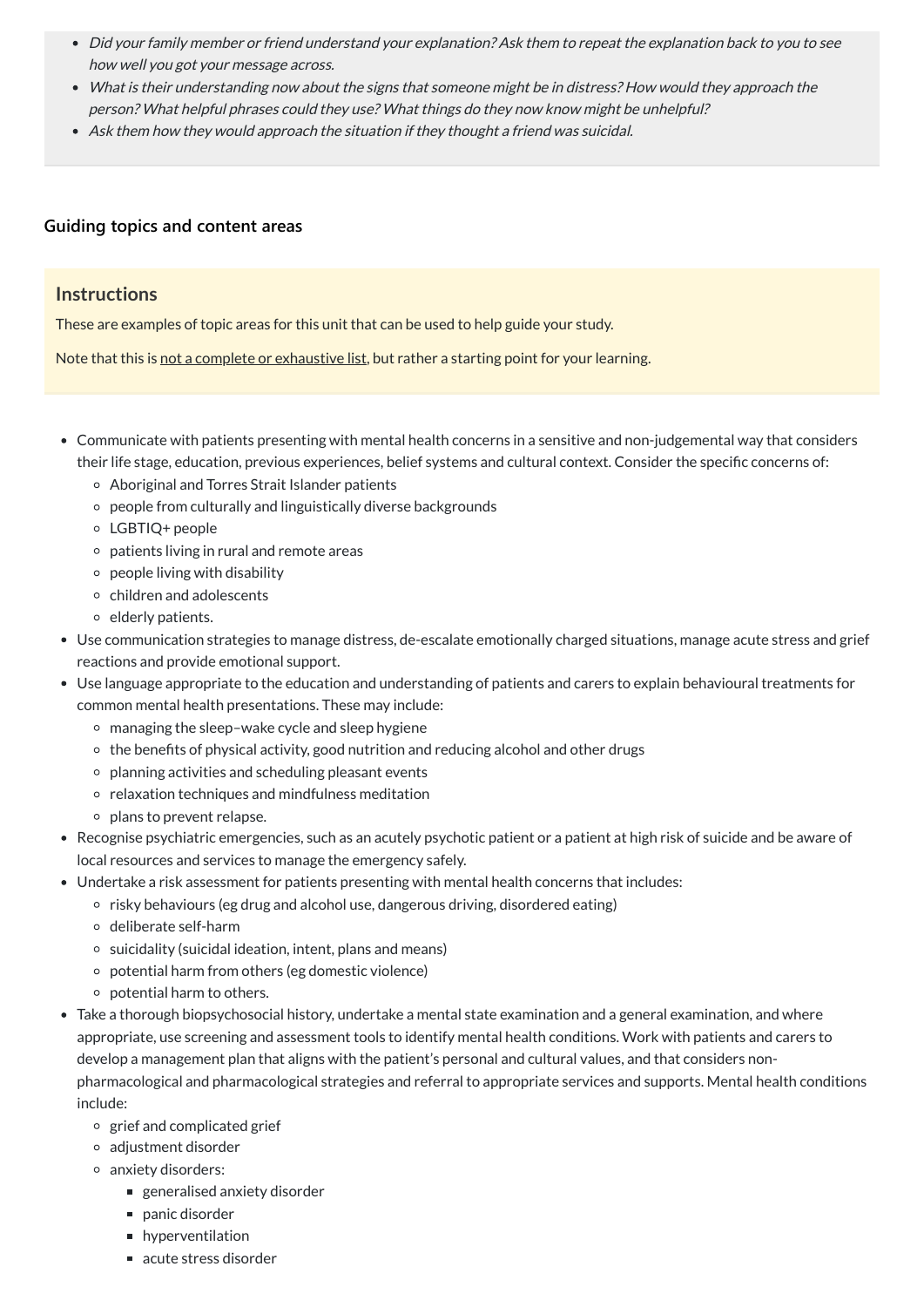- post-traumatic stress disorder
- phobic disorders, including agoraphobia and social anxiety
- obsessive compulsive disorder
- mood disorders:
	- major depression
	- bipolar disorder
	- antenatal/perinatal/post-natal depression
- $\circ$  complex mental health disorders, including:
	- personality disorders
	- complex post-traumatic stress disorder
	- somatoform disorders
	- medically unexplained illness
- psychotic disorders such as:
	- drug-induced psychosis
	- schizophrenia
	- schizoaffective disorder
- $\circ$  eating disorders and related conditions, including:
	- $\blacksquare$  anorexia nervosa
	- **D** bulimia
	- **body dysmorphia.**
- Through history and examination, identify mental health and behavioural disorders in children and work with the child and parents/caregivers to develop a management plan and referral to appropriate services, supports and resources. Disorders include:
	- anxiety and mood disorders
	- $\circ$  attention deficit/hyperactivity disorders
	- autism spectrum disorder
	- conduct disorders.
- Be familiar with e-mental health resources, identify patients who may benefit from using them and support them to use the programs.
- Develop a comprehensive mental health treatment plan for patients who meet Medicare criteria that facilitates a team approach to care and includes appropriate behavioural, psychological and pharmacological strategies as well as safety-netting and review-planning.
- Demonstrate awareness of the medico-legal issues of confidentiality and consent as they apply to patients with mental health disorders.
- Complete an assessment order/certification for an involuntary admission for a patient with a serious mental health disorder in accordance with the relevant state legislation, in appropriate circumstances.

The following list of resources is provided as a starting point to help guide your learning only and is not an exhaustive list of **all resources.** It is your responsibility as an independent learner to identify further resources suited to your learning needs, and to ensure that you refer to the most up-to-date guidelines on a particular topic area, noting that any assessments will utilise current guidelines.

#### **[Learning resources](javascript:void(0))**

#### **Instructions**

#### **Journal articles**

A succinct overview of e-mental health resources and how to use them in general practice.

Orman J, O'Dea B. e-Therapy in primary care mental health [\(https://www1.racgp.org.au/ajgp/2018/april/etherapy\)](https://www1.racgp.org.au/ajgp/2018/april/etherapy). Aust J Gen Pract 2018;47(4):168–72.

A person-centred approach to making a diagnosis and considering the predisposing, precipitating and perpetuating factors that need to be considered in formulating a comprehensive management plan.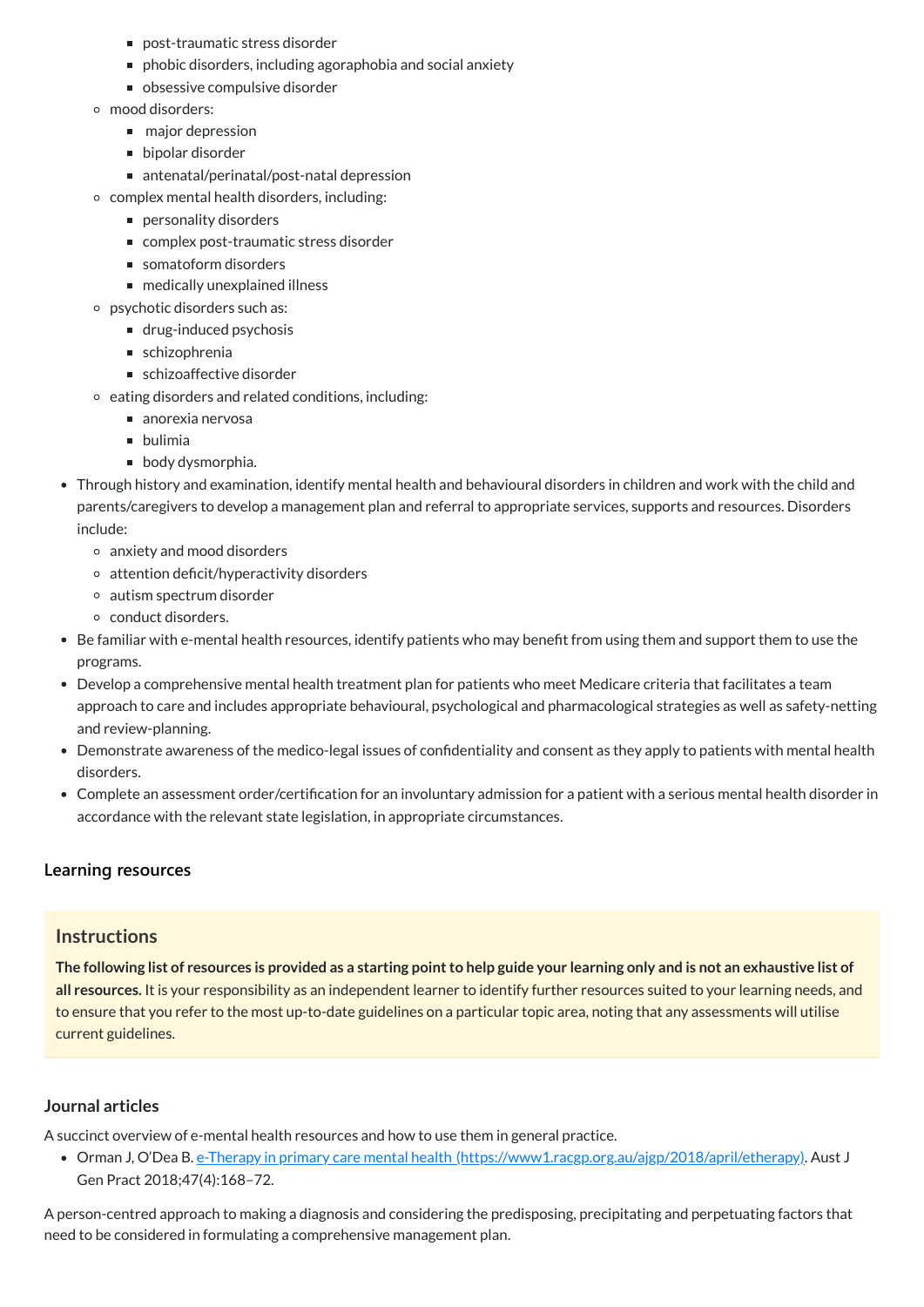• Stone L, Waldron E, Nowak H. Making a good mental health diagnosis: Science, art and ethics [\(http://www1.racgp.org.au/ajgp/2020/december/making-a-good-mental-health-diagnosis\).](http://www1.racgp.org.au/ajgp/2020/december/making-a-good-mental-health-diagnosis) Aust J Gen Pract 2020;49(12):797–802.

• Su and Stone. Adult survivors of childhood trauma: complex trauma, complex needs [\(http://www1.racgp.org.au/ajgp/2020/july/adult-survivors-of-childhood-trauma\).](http://www1.racgp.org.au/ajgp/2020/july/adult-survivors-of-childhood-trauma) Aust J Gen Pract 2020;49(7):423–30.

A practical guide to management strategies in general practice, especially while waiting for specialist input.

#### **Online resources**

• Black Dog Institute. Psychological toolkit [\(http://www.blackdoginstitute.org.au/education-services/health](http://www.blackdoginstitute.org.au/education-services/health-professionals/psychological-toolkit/)professionals/psychological-toolkit/).

A useful resource on how to assess suicide risk and manage a suicidal patient.

General Practice Mental Health Standards Collaboration. Suicide prevention and first aid: A resource for GPs [\(https://gpmhsc.org.au/guidelinessection/index/fd093e3b-ceff-4e0d-81c0-b04dfba936d1/suicide-prevention-and-first-aid\)](https://gpmhsc.org.au/guidelinessection/index/fd093e3b-ceff-4e0d-81c0-b04dfba936d1/suicide-prevention-and-first-aid).

- Therapeutic Guidelines. Major depression [\(http://www.tg.org.au/\).](http://www.tg.org.au/)
- The Royal Australian College of General Practitioners. Mental health guidelines (e-mental health, work-related mental health conditions, complex trauma and trauma-informed care, and PTSD) [\(http://www.racgp.org.au/clinical-resources/clinical](http://www.racgp.org.au/clinical-resources/clinical-guidelines/guidelines-by-topic/mental-health-1)guidelines/guidelines-by-topic/mental-health-1).

Contains screening test proformas, patient worksheets and information sheets.

Information and guidelines on a range of youth mental health issues.

headspace. Information and guidelines [\(https://headspace.org.au/health-professionals/information-and-guidelines/\)](https://headspace.org.au/health-professionals/information-and-guidelines/).

- The Royal Australian College of General Practitioners. gplearning [\(http://www.racgp.org.au/education/professional](http://www.racgp.org.au/education/professional-development/online-learning/gplearning)development/online-learning/gplearning):
	- GPMHSC Youth Mental Health
	- Mental health MCQs
	- $\circ$  check, unit, 571, May 2020: Mental health
- This module can be used for level 1 mental health skills training.
- ThinkGP. Mental Health Skills Training [\(http://www.thinkgp.com.au/education/mental-health-skills-training\)](http://www.thinkgp.com.au/education/mental-health-skills-training).

Guidelines for those who want to broaden their knowledge and skills in e-mental health.

Patient information, telephone advice and a chatline, with excellent resources for patients.

Beyond Blue [\(http://www.beyondblue.org.au\)](http://www.beyondblue.org.au/).

#### **Learning activites**

Modules on a variety of mental health topics, including depression, providing psychological supports in disasters, eating disorders, intimate partner violence, managing insomnia, borderline personality disorder. The following are particularly useful for exam preparation and for learning skills in youth mental health.

Many useful courses on child mental health and wellbeing (free registration required).

• Emerging Minds. Emerging Minds Learning [\(https://learning.emergingminds.com.au/\)](https://learning.emergingminds.com.au/).

A toolkit with information, advice and practical tools for professionals who work with, or care for, children who have had adverse childhood experiences.

Emerging Minds. Adverse Childhood Experiences Toolkit [\(https://emergingminds.com.au/resources/toolkits/adverse](https://emergingminds.com.au/resources/toolkits/adverse-childhood-experiences-aces-toolkit)childhood-experiences-aces-toolkit).

Accredited online training modules for GPs working with young people.

headspace. GP's and general practice at headspace [\(https://headspace.org.au/health-professionals/gps-and-general-practice](https://headspace.org.au/health-professionals/gps-and-general-practice-at-headspace)at-headspace).

#### **Other**

A searchable gateway with links to a large variety of e-mental health services and information for patients.

• Head to Health [\(http://www.headtohealth.gov.au\).](http://www.headtohealth.gov.au/)

A mental health wellbeing module designed to help Aboriginal and Torres Strait Islander people aged 18 years and over to learn to manage mild, moderate and severe symptoms of depression and anxiety.

• MindSpot [\(https://mindspot.org.au/indigenous-wellbeing.\)](https://mindspot.org.au/indigenous-wellbeing.).